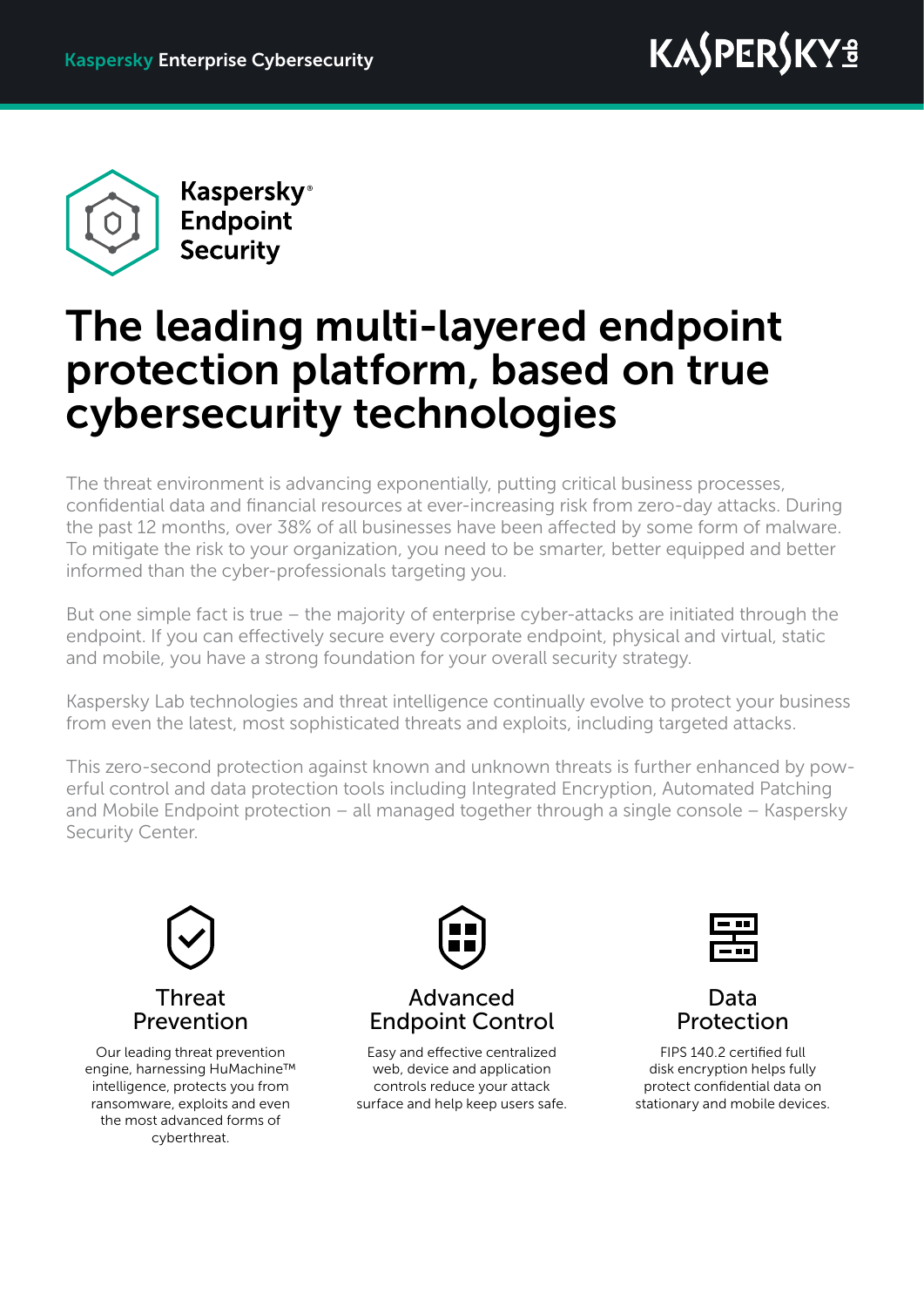

POWERFUL MULTI-LAYERED PROTECTION FROM ALL FORMS OF CYBER-THREAT

#### Unprecedented Security Based on Machine Learning

Fully securing every endpoint against every form of known and unknown cyber-threat is a major task. Traditional anti-malware protection is nowhere near enough. Only through employing a cutting-edge security platform, adopting a multi-layered approach can you hope to fully protect every single endpoint within and beyond your perimeter.

#### High Performance

Kaspersky Lab's unique integrated security pulses continuously at the heart of your IT infrastructure, applying powerful protection through a single endpoint agent, with minimal impact on speed or resources. Built in-house as a fully scalable integrated platform, the solution delivers optimum performance with no software conflicts and no security gaps.

#### Powerful Threat Intelligence

Based on unequalled sources of real-time threat intelligence, our technologies continually evolve to protect your business from even the latest, most sophisticated threats, including zero-day exploits. By aligning your security strategy with the world leaders in advanced threat discovery. you are choosing to adopt best of breed endpoint protection, now and in future. There is no better security posture for your organization.

#### Unified & Centralized Management

Manage multiple platforms and devices from the same console as other endpoints – increasing visibility and control without additional effort or technology to manage.

### Unequalled Next-Generation Threat Prevention and Elimination

At the core of your security strategy – the most powerful and effective endpoint protection engine in the industry, as continuously confirmed through independent tests<sup>1</sup>, powered by world-leading security intelligence and machine learning technologies.

Layer upon layer of proactive, intelligent protection intermeshes to provide powerful, resilient defenses against the most sophisticated known, unknown and advanced cyber-threats.

- Multi-Algorithm Heuristic & Threat Emulation Analysis detects unknown malware, supplementing traditional signature-based technologies.
- Cloud-Assisted Protection (Kaspersky Security Network) facilitates the identification and blocking of new malware threats in real time as they emerge.
- Automatic Exploit Prevention helps proactively stop even the most advanced threats through blocking exploits used by cybercriminals.
- System Watcher Blocks unknown threats by detecting suspicious behavior patterns, and restores key files should the system be impacted – reliable protection against ransomware.
- Host-based Intrusion Prevention System (HIPS) restricts activities and grants privileges according to the software's trust level.
- Personal Firewall restricts network activity.
- Network Attack Blocker stops network-based attacks.

<sup>1</sup> [www.kaspersky.com/top3](http://www.kaspersky.com/top3)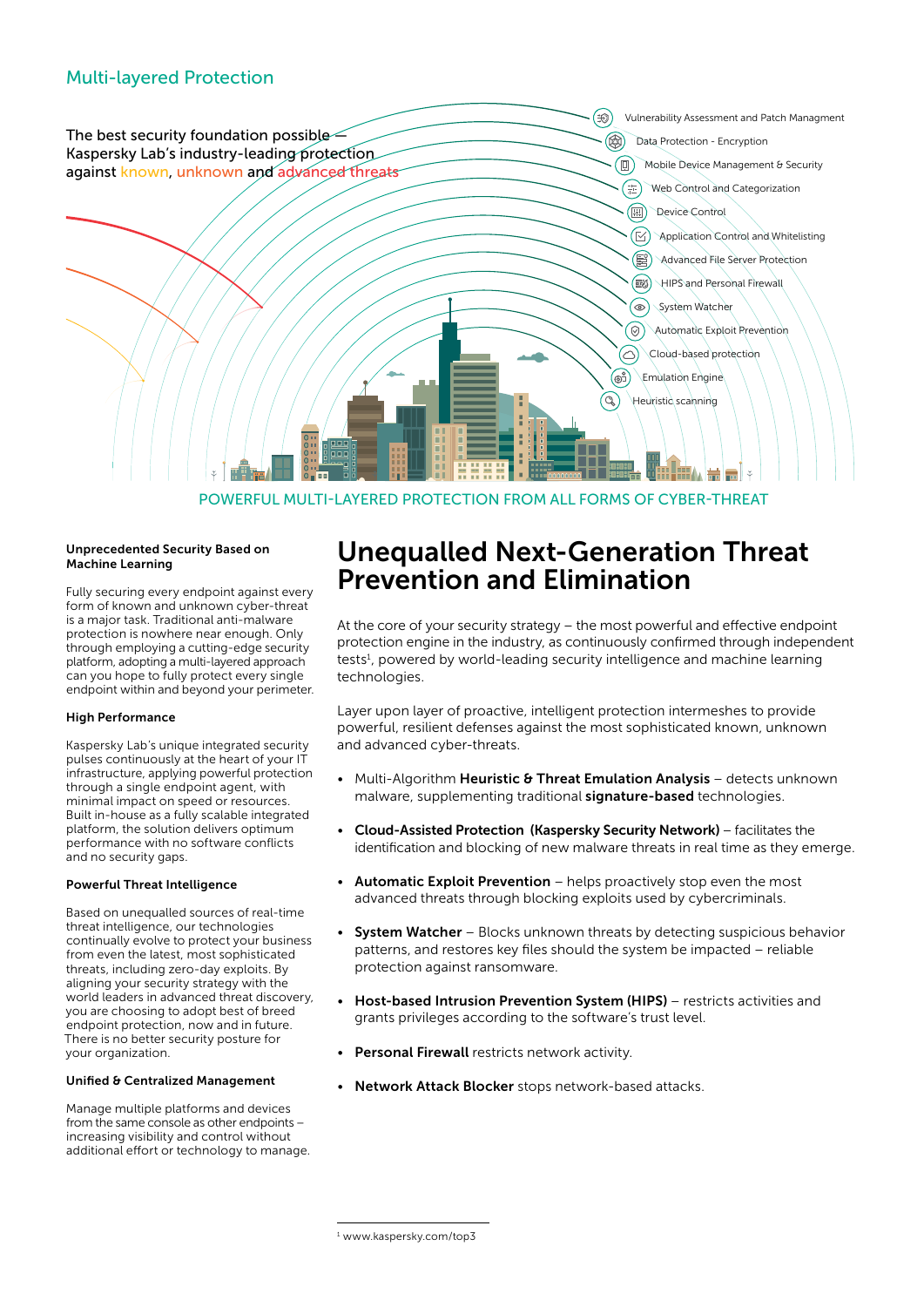#### Anti-Ransomware & Anti-Exploit Protection

Keep your data safe and avoid funding cybercriminals through ransom payments with Kaspersky System Watcher. Protect shared folders from advanced crypto-lockers with Kaspersky Security for Windows Server. And protect your endpoints from the latest exploits with our Automatic Exploit Prevention technologies.

#### Lower Your Exposure to Attack via Applications

Powered by Dynamic Whitelisting,

Application Control significantly reduces your exposure to zero-day attacks by providing total control over what software is allowed to run. Blacklisted applications are blocked, while those behaving suspiciously or inappropriately are detected, analyzed and then blocked or restricted with the help of System Watcher and HIPS. Meanwhile, your approved and trustworthy applications continue to run smoothly.

#### Leverage Cloud-Empowered Flexible Whitelisting

Whitelisting from our in-house Lab supports a Default Deny scenario, which can be run in any environment.

#### Address the Dangers of Web Browsing

Web Control monitors, filters and controls which websites your end-users can access in the workplace, increasing productivity while mitigating your vulnerability to systems penetration and infiltration via websites and social media.

#### Control the Use of Portable Devices

Device Control guards against the damaging consequences of corporate and customer data loss on unapproved or unencrypted portable devices, and against the upload of infected data from the device.

#### Apply Advanced Protection to Your Corporate Servers

Application Launch Control on servers providing unprecedented security by using configured rules to allow or block the startup of executable files, scripts, and MSI packages, or the loading of DLL modules onto servers.

## Every Endpoint Under Your Control

Minimize endpoint exposure to risk while increasing productivity. Control individual endpoint access to applications, websites and devices – identifying and blocking the inappropriate, regulating access to the unnecessary, and promoting the valuable and trusted.

All control tools integrate with Active Directory, and simplified, customizable or automated policy creation and enforcement can be centralized or role-based as preferred.

### Protecting Data through Integrated FIPS 140-2 Certified Encryption

Powerful, user-transparent encryption fully secures confidential and sensitive data on the move, on portable devices and in situ. Integrated technology means you can centrally enforce the encryption of corporate data at file, disk or device level, through straightforward security policies addressing groups of endpoints or even individual devices. All this through the same single console used to manage all your Kaspersky Lab endpoint security, together with native OS encryption including Microsoft BitLocker.

### Eliminating Vulnerabilities through Automated Patching

Exploiting vulnerabilities uncovered in a trusted application is one of the commonest ways to gain access to IT infrastructure through a single endpoint. Prioritizing and managing the timely, efficient patching of vulnerabilities requires a deep understanding of exploits, their behaviors and their current targets. Kaspersky Lab's automated vulnerability assessment and patch management system, based on real-time global intelligence into exploit activities, keeps critical patching up to date, without impacting on busy systems and users.

### Securing Mobile Endpoints Beyond Your Perimeter

Corporate data has become accessible anywhere, anytime, on smartphones and tablets travelling freely through your IT perimeter. Mobile security quards against threats specifically targeting sensitive data on the move, as well as those attempting to use security weaknesses in corporate or employee owned devices as a ' jumping off point' for systems infiltration.

### Optimized Efficiency – Integrated Management

Kaspersky Endpoint Security provides your security teams with full visibility and control over every workstation, server or mobile device, under your jurisdiction, wherever it sits and whatever it's doing. Almost infinitely scalable, the solution provides access to inventories, licensing, remote trouble-shooting and network controls, all accessible from one console – the Kaspersky Security Center.

Centralized, single-console management is complemented by role-based management functionality, so access rights and responsibilities can be allocated to individual security professionals as required.